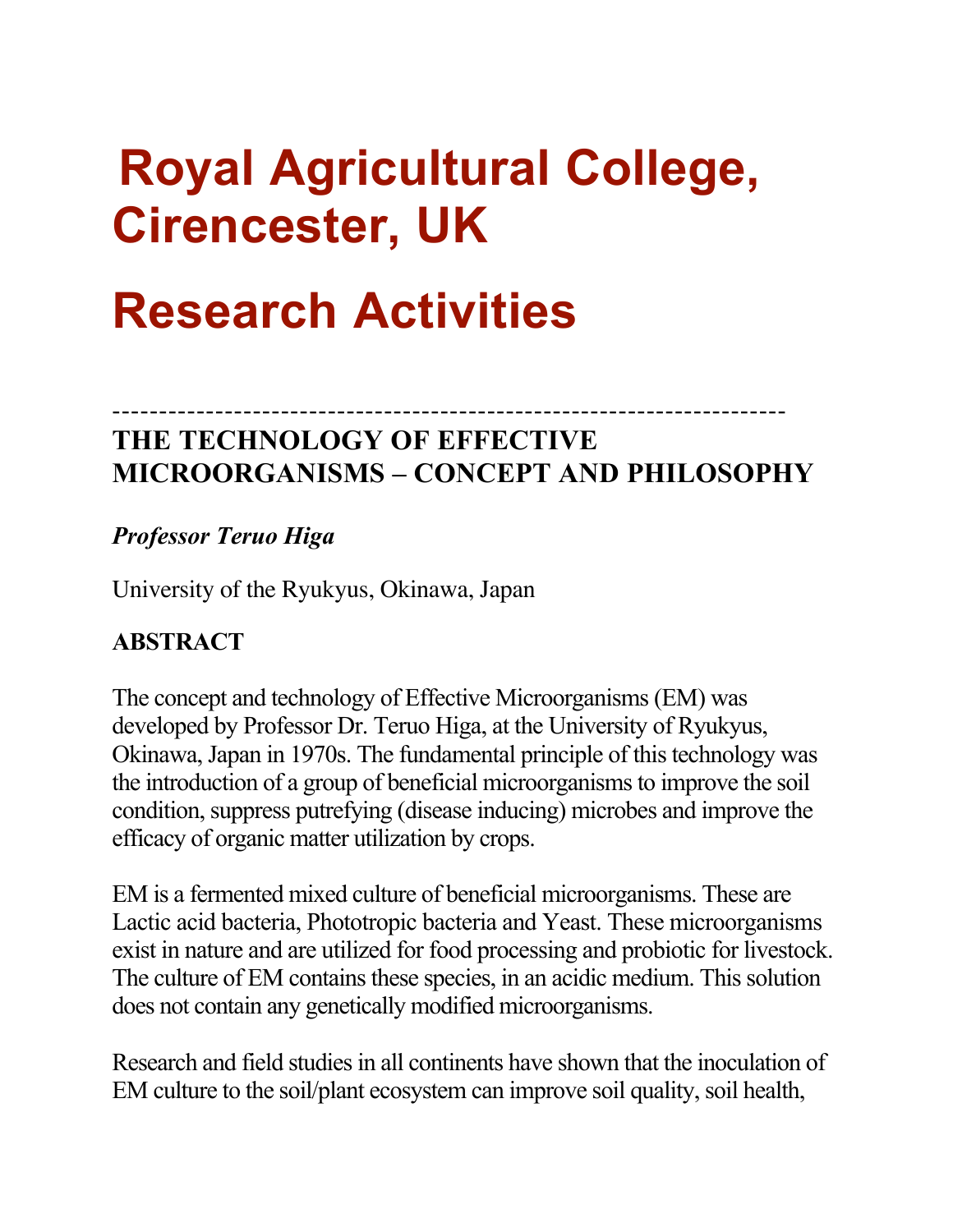and the growth, yield, and quality of crops. Similar benefits have also been reported when EM is used in animal production systems.

EM can significantly enhance the beneficial effects of soil and crop management practices, especially in organic farming systems. The solution will help the decomposition process of organic materials through fermentation, and produce beneficial organic acids, bioactive substance and vitamins. A key ingredient in this process is organic matter, which is supplied by recycling crop residues, green manures and animal manure. In addition this process leads to increased humus in the soil.

The use of EM is not restricted to the production of food. It is used extensively in waste management with very good results as shown by numerous studies and field applications in many countries In the recent past, antioxidation effects of EM have been reported, which could improve immune system of plants and animals. The presentation highlights the development and current uses of EM in a global context.

# **INTRODUCTION**

As we enter the new millennium, the scene we see around is not pleasing to the eyes of humankind. There are both natural and human originated disasters all over the world. Some even believe that these calamities could culminate in the destruction of mother earth!

Under such circumstances, can we, the human race not develop some mechanism to surmount these problems? The answer is simple - WE CAN!

The first problem that humans must solve is of food. The second is of the environment. How we do this? It is strongly believed hat the concept lies in the feature of treating the earth and its ecosystems in a holistic matter – by considering the entire ecosystem. Looking back at the developments made in the latter half of the last century, we see one significant phenomenon. The thrust was to increase food production. This was done very successfully using all the resources that one could see with the naked eye. All the rest were forgotten. This was the root to all problems. While the humans, in their endeavor to increase food production at any cost,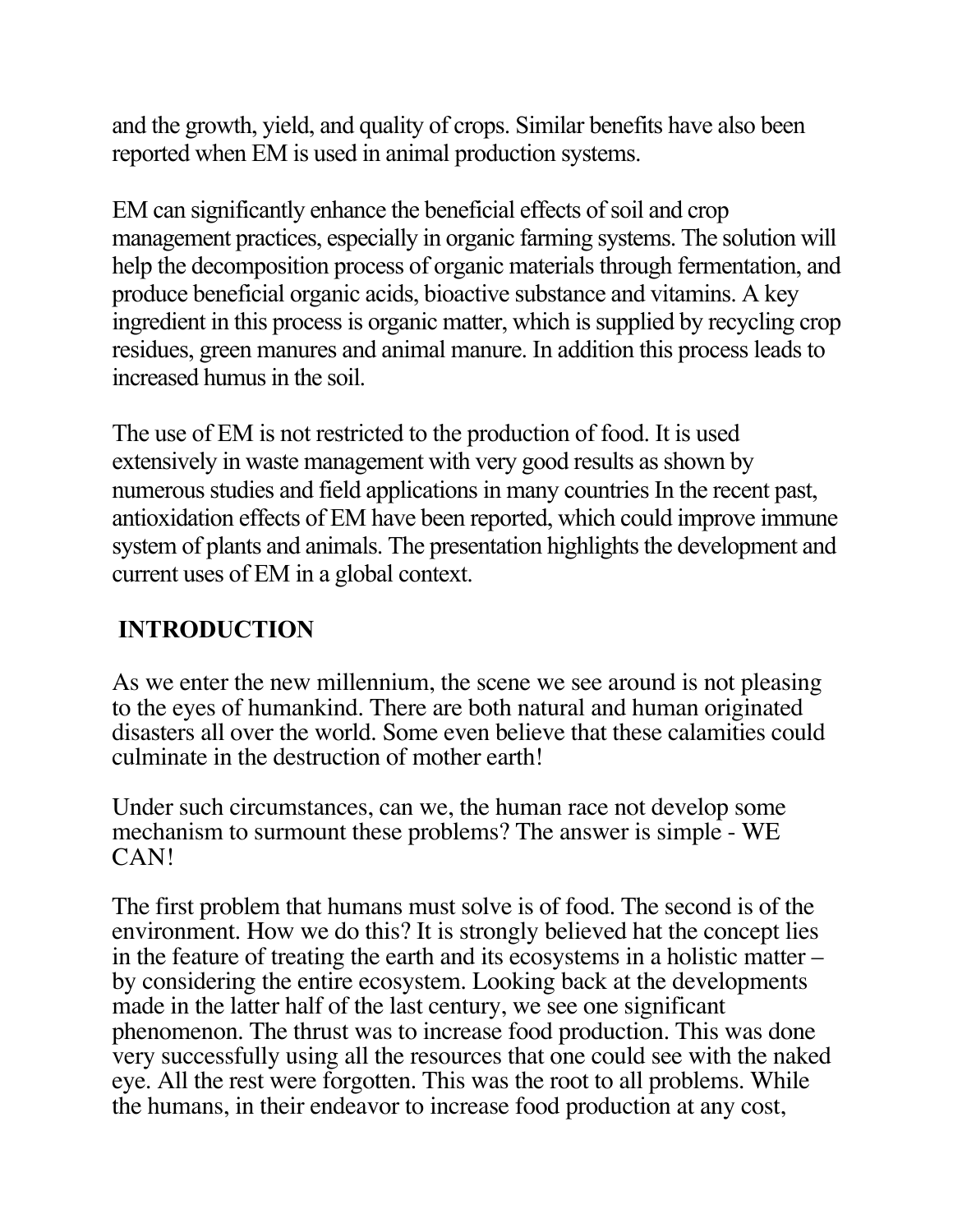forgot or ignored the vital link in all ecosystems – the Microorganisms. These small living organisms link the detritus and grazing food chains and keep the energy and nutrient flows moving through the ecosystems and its living beings

The recognition of this factor dawned on me in the 1970s while working with chemical fertilizers and pesticides Thus, while researching on microbes in our University, I accidentally discovered that a microbial mixture thrown aside had a significant impact on a patch of grass!! This paved the way for the development of the Technology that I termed Effective Microorganisms (EM) in the late 1979's.

### **!THE TECHNOLOGY OF EFFECTIVE MICROORGANISMS**

At the inception of my studies, 80 species were used to develop the solutions of Effective Microorganisms (EM). This selection was done from over two thousand species of microbes found in all environments. The species selected were all commonly utilized in the food and fermentation industries. However, this was very complex process for a simple and environmentally friendly technology such that of EM. Thus studies were carried to simplify the process of developing EM in all environments.

Today, EM is developed using three principal organisms, namely Phototrophic bacteria, Lactic acid bacteria and Yeasts. These three types are indispensable for EM and even if other species were not included, these would develop coexisting forms with other beneficial organisms in the environment. This happens, as EM is not made under sterile conditions, but using simple technology in many difficult environments. Thus, the EM of today consists of these three principal types, which is subsequently enriched naturally by other species such as filamentous fungi and Actinomycetes. The fundamental principle is that the three principal species must be abundant in EM and the pH of the solution must be below 3.5. This is the technology and if this combination is found, that solution, made anywhere will develop the beneficial effects of EM.

I would also like to emphasize one aspect that troubles all when we speak of microorganisms. This is the concern about genetically modified organisms.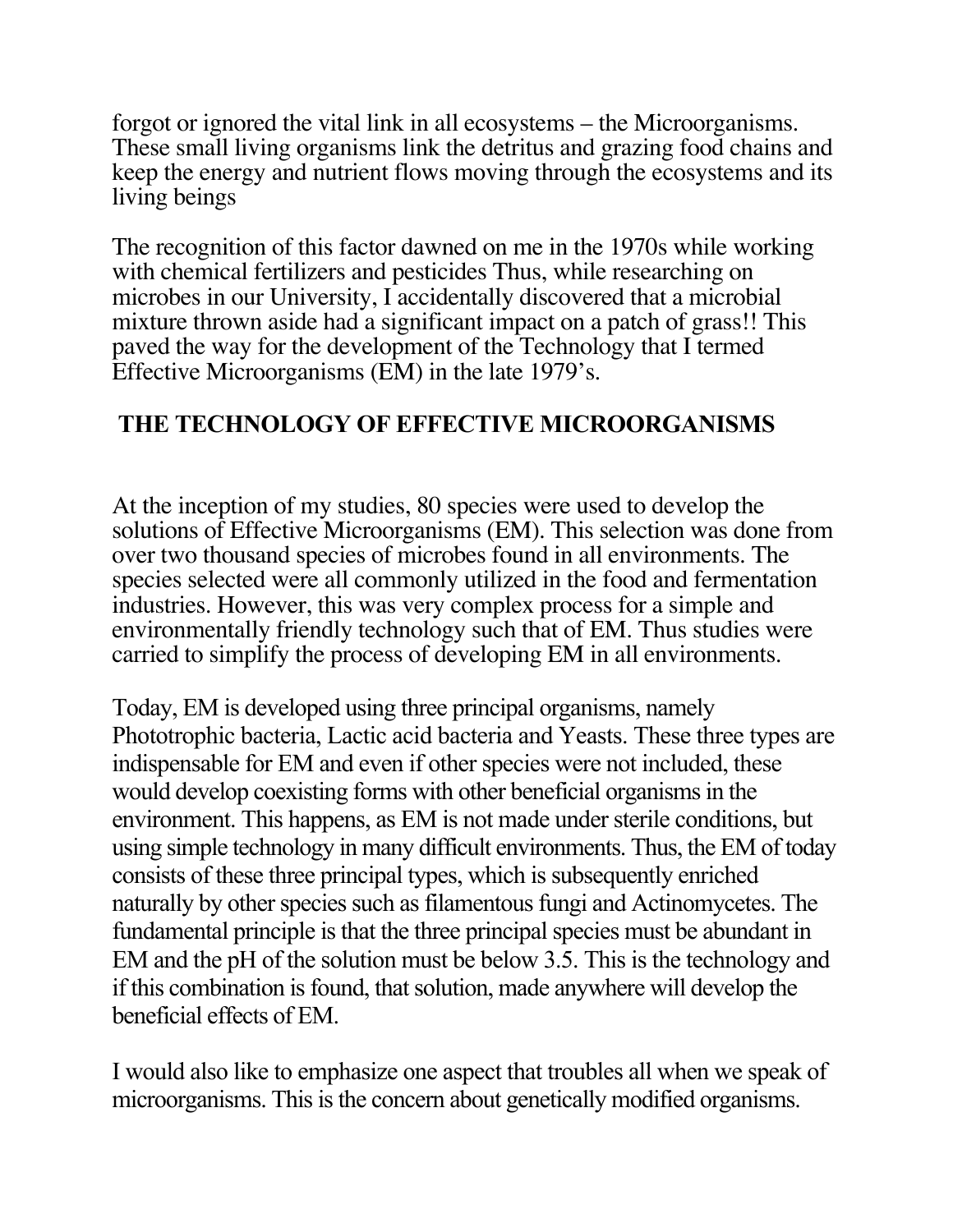EM was developed initially at a time when genetic manipulations were a pipedream of many. Certainly in Okinawa, we did not have the technology for this. Hence it was impossible to use G M O's in EM. More importantly, EM is now made in all continents from the three species I mentioned earlier, which are isolated from the respective environments. Hence, I do assure you that EM does not contain any genetically modified organisms, nor does it contain microbes brought in from Japan.

The application of EM is easy and is harmless. However, the use of EM does not only enhance the microbes found in EM in that environment. It acts as a catalyst with a synergistic effect to promote all the beneficial microbes of that environment. When this happens, the microbes that develop harmful effects are excluded from that ecosystem, in a manner akin to human activity, where good people weed out the bad ones. Thus the soil microflora and fauna change from a disease inducing soil to a disease suppressive soil. With time and with EM and organic matter, such a soil has a capacity to develop into a zymogenic soil, which as we know is capable of sustaining production. The process enhances to increase the humus content of the soil and generally an infertile Oxisol would finally end up as a black fertile soil, capable of supporting bountiful yields. This has been well proven in many environments as reported at many international forums.

### !**THE CONCEPT AND PHILOSOPHY OF EM TECHNOLOGY**

The technology of EM is based on holding the three principal species together at a very low pH, when most species of microbes die. Many microbiologists have tried combining these species in laboratories and examining the functions and activities of EM in isolation. This does not work and they claim that EM is ineffective. However, I do assure you that EM works as shown by numerous examples every day. I do request the microbiologists to work with EM and organic matter in soils, where the activity really takes place.

Many have studied the mode of action of EM and interesting results have been reported. I presented some of them at the last conference two years ago. It was stated that EM helps produce antioxidant substances such as Inositol, Ubiquinone, Saponin, low molecular polysaccharides, polyphenols and Chelates of minerals. These antioxidant substances,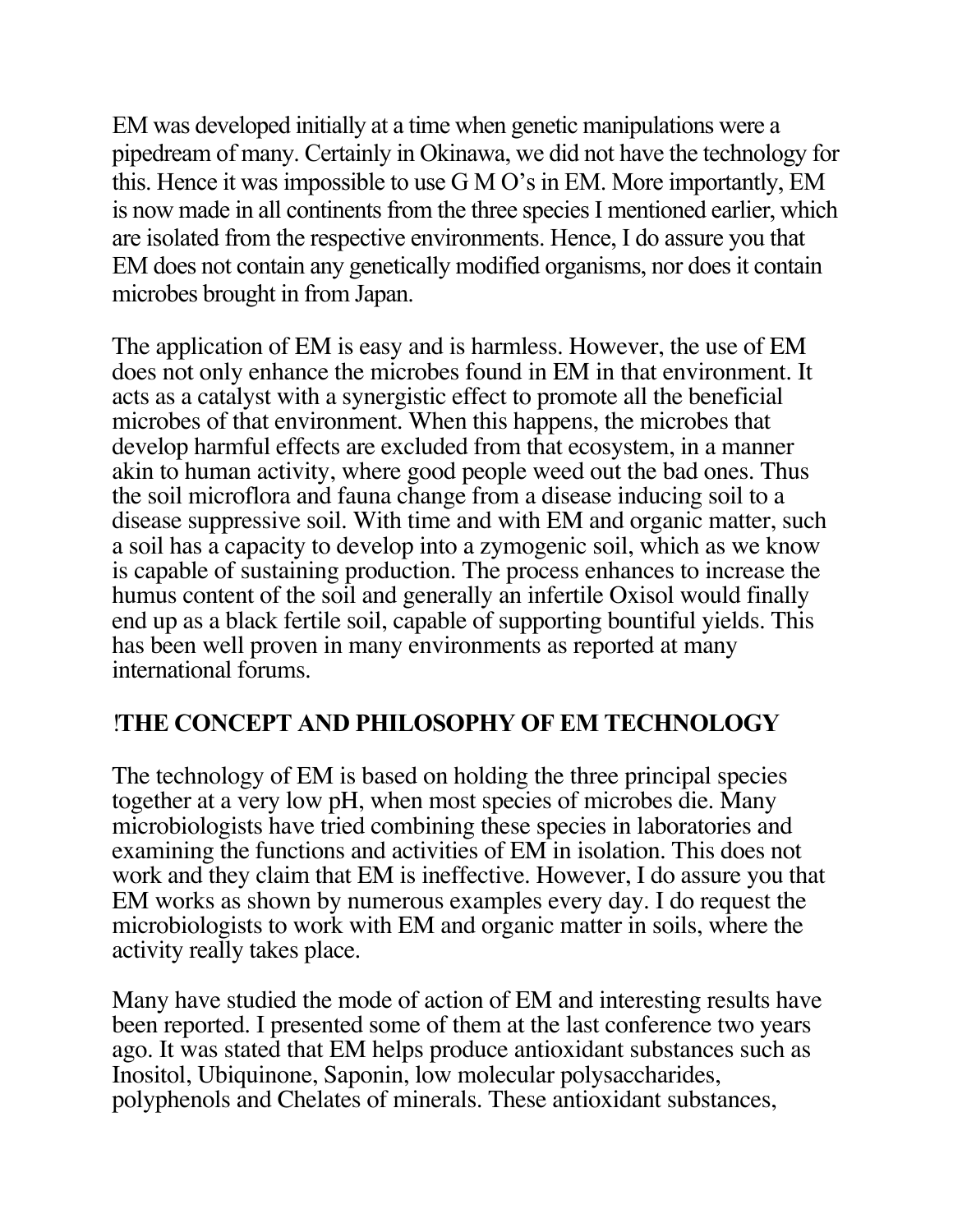which are now proven to develop disease suppression even in humans, are formed with the application of EM. This in turn allows the multiplication of beneficial microbes, while inhibiting the harmful species.

The antioxidant substances formed by EM in the decomposition and fermentation of organic matter has the capacity of detoxifying harmful substances. They suppress harmful reactions by deionization of hazardous substances and also promote the chelation of heavy metals such as iron and induce microbes to secrete decomposing enzymes such as lignin peroxidase. Such enzymes have the capacity to decompose residual agrochemicals and even dioxin in soils. Thus, if EM is used with organic matter in soils, which have been heavily contaminated with pesticides or have high concentrations of dioxin, they are detoxified within  $2 - 3$ seasons. This has been proven in many environments.

The role of EM is also enhanced by the gravity wave resonance originating from the phototrophic bacteria. These waves have higher frequencies and lower energy than gamma and X rays. These waves are capable of transforming harmful energy forms in nature into beneficial forms through resonance. This is the technology of Effective Microorganisms.

### **FUNCTIONS OF EM**

EM is something that is environmentally friendly and safe for use in all agricultural system. Its continuous use results in strengthening the vigor of plants. Research and farmer experiences present instances where crops grown with EM have withstood droughts, floods and temperature extremes. Use of EM has resulted in the increase of soil fauna such as earthworms. Such a phenomenon softens the soil, which in turns reduces the requirement of excessive tillage. Further examples of the benefits of EM include weed control with time. This is by spraying EM at dilutions of 1:500 or 1:100 and lightly cultivating soils. This process composts the weeds, and thus reduces weed populations with time. EM increases soil temperatures especially in the temperate regions, due to microbial activity. These are some of the many benefits of EM in Agriculture.

EM is also used in pest and disease management. Medicinal herbs and spices such as pepper, garlic and onions are blended with EM and fermented with molasses for  $7 - 10$  days. This solution not only prevents pest and disease incidence, but also promotes photosynthesis in plants and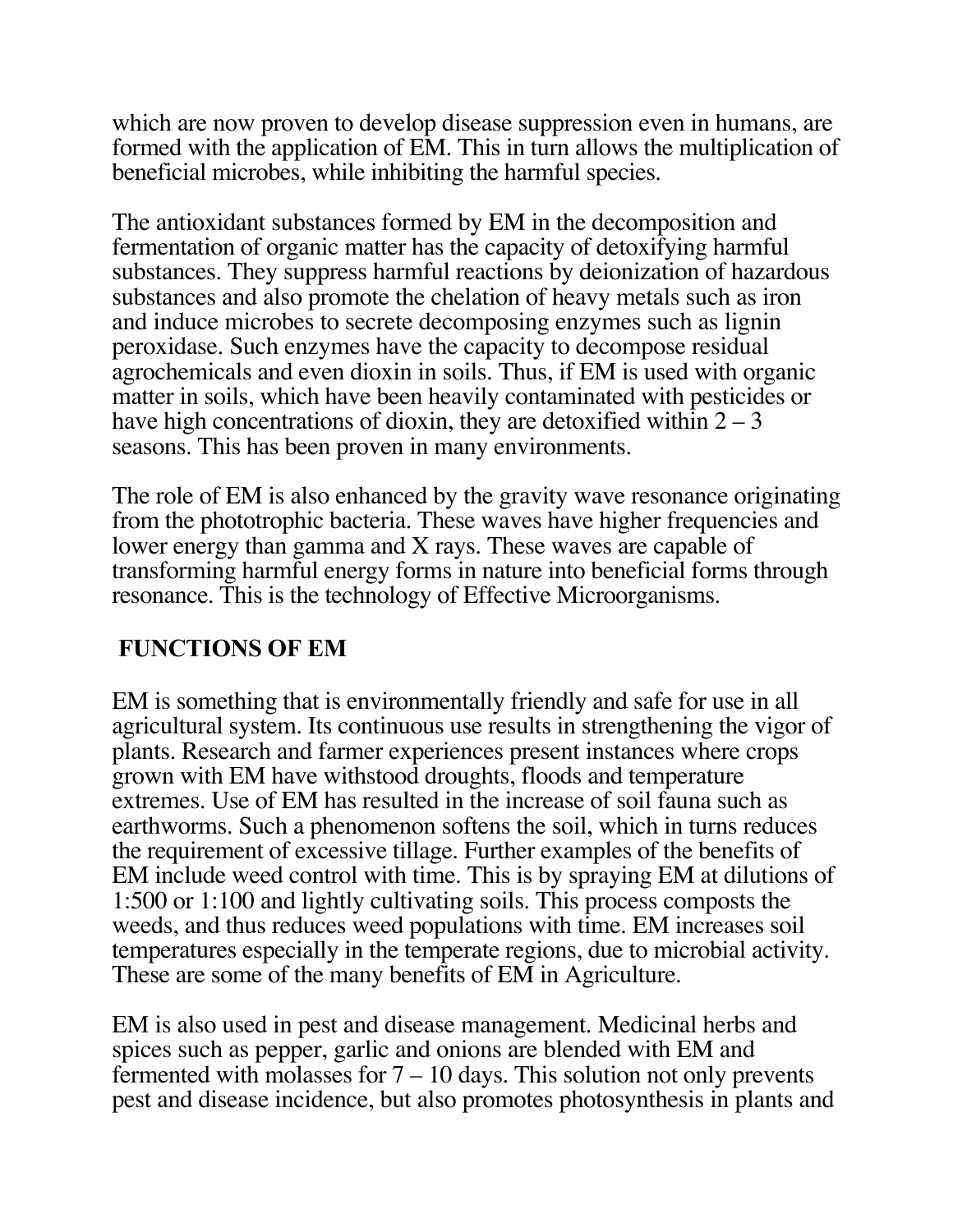enhances plant vigor.

The above examples show the multitude of benefits of EM, which have been well proven in many environments. Thus it is a holistic technology. All these benefits are due to the combined benefits of the wave resonance and antioxidant properties of EM. The negative effects are reduced and at times, the negative energy is transformed in to developing positive effects. A clear example is the use of EM in mitigating radioactive contamination as that found in Belarus. These studies have also shown that continued use of EM has reduced contamination. This could be attributed to the development of gravity waves with very high frequencies and ultra low energies. Thus, EM and the gravity wave resonance produced by EM are used in areas such as energy saving technologies and mitigating the effects of dioxin.

The above stated activities of EM are due to the phenomenon of **syntropy**, which is the opposite of entropy. This EM has the power to change the nature of things, where pollutants can be made into beneficial materials. This is well exemplified by the many integrated farms developed with EM in places such as Thailand and Indonesia. I also know of such units now being developed in South Africa, for research and testing purposes.

# **EM IN THE MODERN WORLD**

Modern agriculture is heavily dependent on chemicals, which has caused tremendous problems of environmental degradation and human health. In addition, the inclusion of genetically engineered species has further aggravated the problems by causing imbalances in nature. Thus, Nature Farming is fast gathering momentum as an alternative way of life and productivity. However, nature or even the common organic farming systems are beset with problems, primarily of low yield and poor returns to investment. In addition, they require large quantities of good quality organic matter. This is the modern trend in agriculture.

EM can help these changes in Nature Farming significantly, to overcome its problems. This microbial solution can convert all wastes into very good fertilizers in a short time. It can enhance soil quality when used with organic matter. Many examples of this aspect have been presented over the past 10 years and again many will be stated over the next two days, and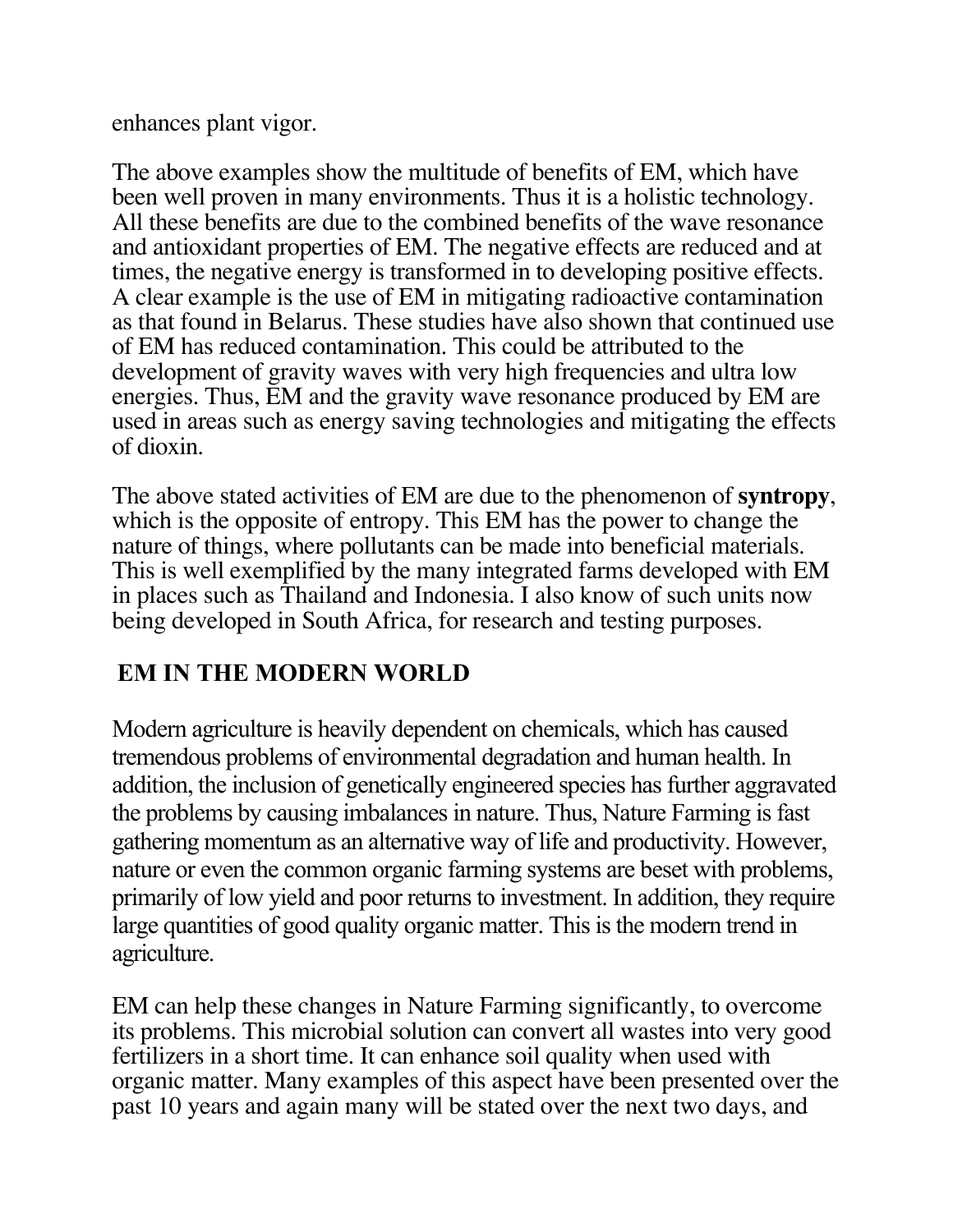you would see the results in the field as well. Thus EM technology can be considered an additive in agriculture that is safe, comfortable, low cost with a significant potential of producing high yields of good quality crops. Thus, the excessive use of energy and chemicals seen in modern agriculture could be replaced with EM, for greater profits through agriculture, using a lower quantum of energy. Thus EM is an alternative but very appropriate technology for the modern world.

#### !**EM FOR THE FUTURE**

Agriculture and environments of the future must be self sustaining and sustainable. This is a very ambitious objective. However, this is possible EM. This system will ensure the best utilization of resources found in all ecosystems. It will ensure that all pollutants, that are problems today are converted into good organic fertilizers. This is vital for sustaining productivity and soil quality. The enhancement of photosynthesis by EM will ensure the entrapment of the solar energy and also reduce the problems of carbon dioxide increase in the atmosphere. EM can be used even in desert and sodic environments such as those in Pakistan, Egypt and Mongolia. These are not dreams as projects are already underway in these regions, which are showing very good results. EM would enable the cultivation of soils in cold regions as it increases soil temperatures by  $2 - 3$ degrees Celsius, due to microbial activity. EM can increase soil fertility, as shown by the high degree of success in the Democratic Republic of Korea, where wheat, rice and other crops have been cultivated in infertile soils under very low temperature conditions. In the United States, EM is also used for increasing yields of wheat and cotton in organic systems, with very low inputs. Thus it will be an ideal system of agriculture for the future, to ensure the sustenance of soils and maintenance of productivity, an aim that is being stated in all international fora discussing agriculture.

It is also important to note that most predictions state that the world will run short of good water for humans and farming in the next century. It is with happiness that I can state examples of wastewater treatment with EM, which has ensured recycling many times. This has been well proven in Japan, Indonesia, Egypt, United States and many other countries. Thus, again, EM technology is something that could help mitigate a crisis by purifying water for recycling. This would certainly avoid a crisis.

### **CONCLUSIONS**